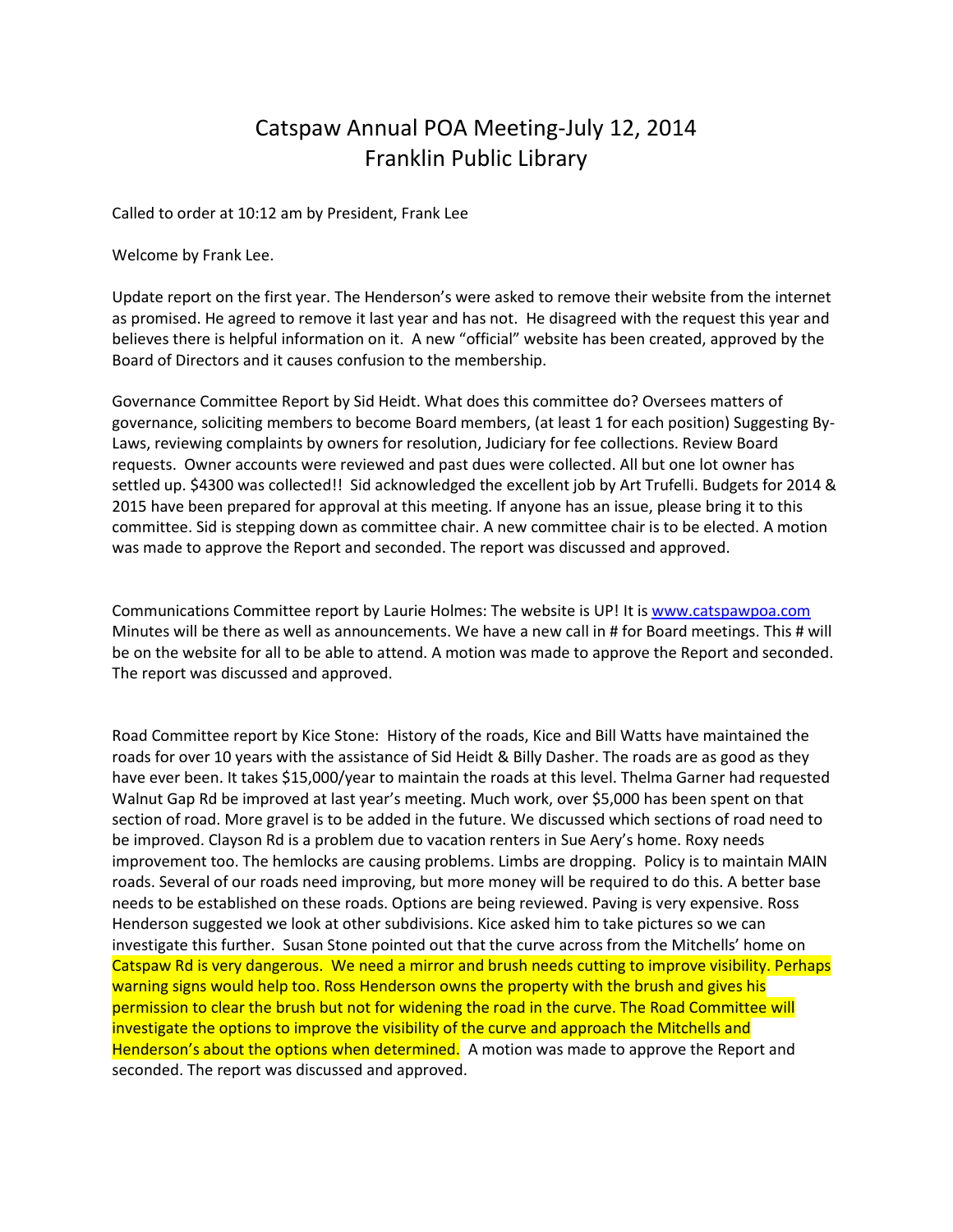Treasurer's Report by Charles Davis. Handouts were distributed so that everyone can see the books. In the future, all reports will be posted on the website. Charles stated that his responsibility was to take good care of the members' money and guidance of the reports for the members understanding. New QuickBooks software was purchased; we continued our accounts with Wells Fargo. Charles hopes this provides continuity. Exhibit A is attached for the full report. Past due dues have been collected. Accounts have been settled from all but one lot owner. The Board approved all these actions. A motion was made to approve the Treasures Report and seconded. The report was discussed and approved.

New Business:

53 Lots are represented at the meeting in person or by proxy. 28 are needed for a quorum.

2014 Budget for review and approval: Treasurer, Charles Davis discussed the reasons for no dues assessment for 2014. This will be the first year operating under the new by-laws. Therefore, the budget could not be approved at last years' meeting. Since we are now operating under the new bylaws, we voted and approved the Budget.

2015 Budget was presented for review and approval. A dues increase is proposed from \$250 to \$275 for lots and \$300 to \$330 for homes. A motion was made to approve the Budget and the increase and seconded. It was approved.

Can we hold an election for officers at this meeting? We have a quorum. We failed to send the ballot out 120 days in advance as required in the new by-laws. Ross Henderson made a suggestion to hold over current officers as "provisional" officers of the Board. Kice Stone disagreed and suggested we hold an election at this meeting. Art Trufelli disagreed with Kice. A discussion ensued about the validity of the election. We realized we did not follow the new by-laws. A motion was made to keep the Board as "provisional" officers. Ross Henderson recognized that the current Board is legal. We will keep the current officers for another year. We voted and approved the motion. Frank Lee apologized for our short fall, but please recognize we are a volunteer Board and are doing our best.

Susan Stone suggested we hire an "independent" bookkeeper to manage the accounts to keep continuity. The treasurer would oversee this. Because the Treasurer changes. It also would help establish a more permanent address for the POA. How many hours would be required? Charles Davis will prepare an estimate of the required hours. The Board will review the validity of a bookkeeper. This will cause the Budget to need to be reviewed as well.

Date for next years' meeting was discussed. A motion was made to have the meeting on the second Saturday in July, which would be July 11, 2015. It was approved.

The floor was opened up to discussion. Ron Meuldijk was introduced. He will be taking over the Governance Committee for Sid Heidt. A suggestion was made to include the By-laws committee to work closely with the Governance Committee. They agreed.

The Sign Committee reported. Progress is being made. New signs will be finished in 2-3 weeks. The Main sign has not been approved by the membership. Design suggestions were called for.